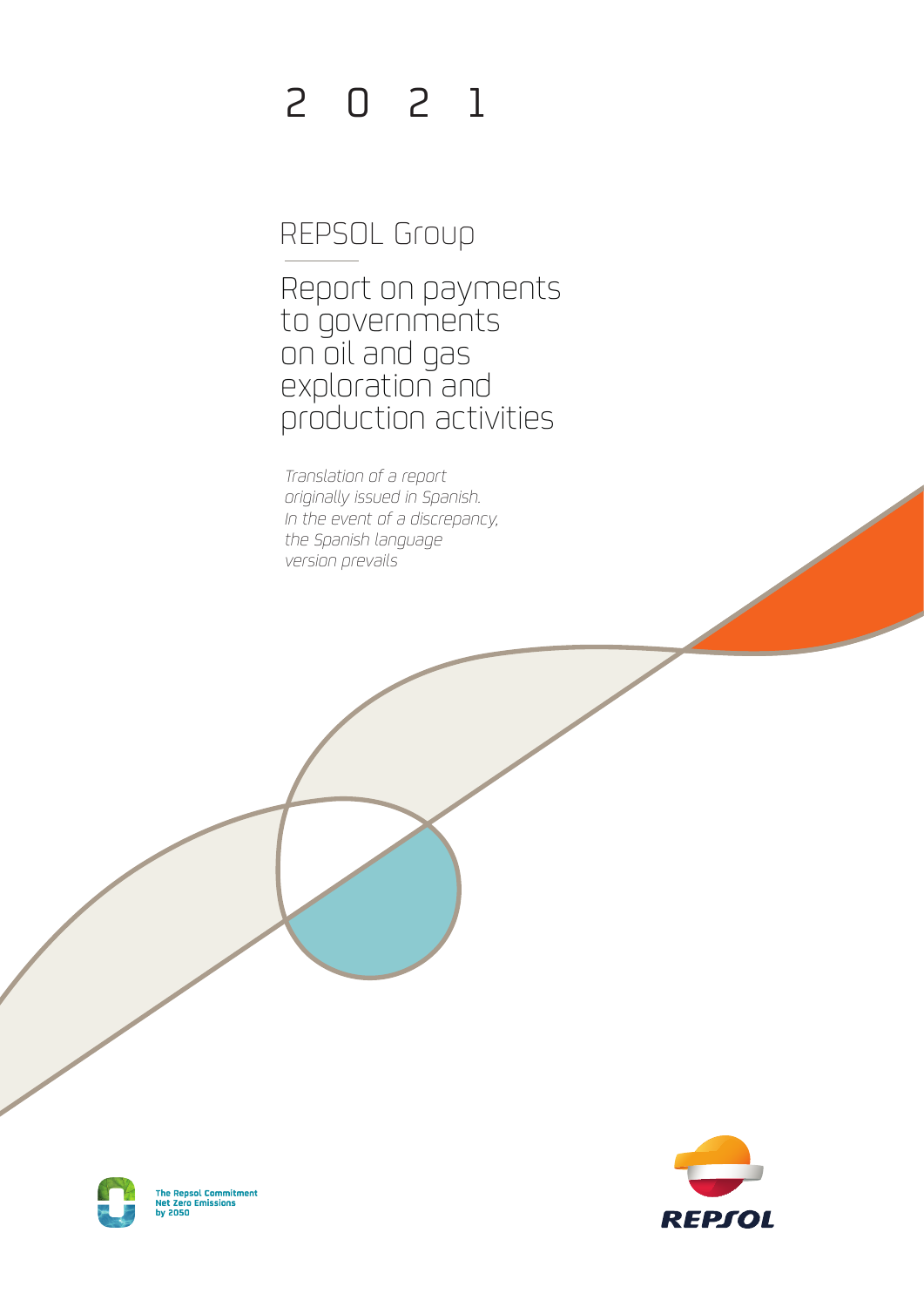| (2) |  |
|-----|--|
|     |  |
|     |  |
|     |  |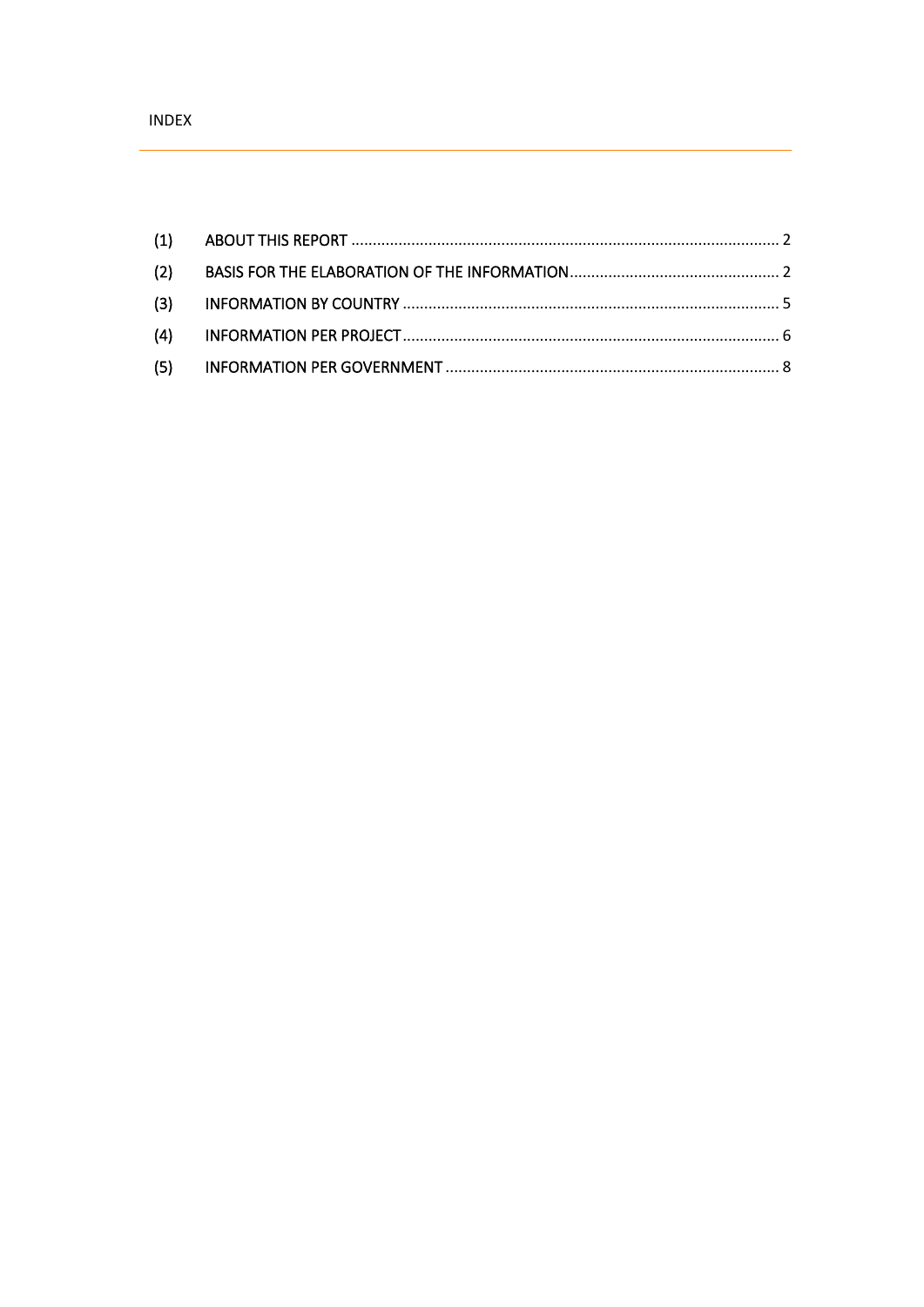# <span id="page-2-0"></span>(1) ABOUT THIS REPORT

Spanish<sup>1</sup> and European<sup>2</sup> regulations require that large undertakings related to extractive industry (where is included the exploration and production of hydrocarbons activity performed by Repsol Group) prepare and publish an annual report on payments made to the Governments as a result of their extractive operations<sup>3</sup>.

The Report on Payments to Governments of Repsol, S.A. (the "Report") which is presented below complies with said regulations and reflects the payments made in the scope of its hydrocarbon exploration and production activity. This Report, therefore, does not refer to the totality of taxes and payments to governments that Repsol makes in all its activities. For more information on taxes paid, please see section 6.7 *Responsible tax policy* of the Integrated management report and section *Responsible Tax Policy* of our corporate website [\(https://www.repsol.com\)](https://www.repsol.com/es/sostenibilidad/fiscalidad-responsable/index.cshtml).

The Report includes unaudited information, and it has been approved by the Board of Directors of Repsol, S.A. at a meeting held on February 16, 2022.

### <span id="page-2-1"></span>(2) BASIS FOR THE ELABORATION OF THE INFORMATION

### 2.1) Basis of presentation

This Report discloses the payments made to Governments in 2021 as a result of its Extractive Operations, according to the definitions given below.

It includes payments made the Repsol Group, this is by Repsol, S.A. and its controlled<sup>4</sup> companies (hereinafter 'Repsol'). This Report does not include payments made by companies over which Repsol, S.A. has 'joint control' or 'significant influence' (as such terms are defined by the International Financial Reporting Standards (IFRS) issued by the International Accounting Standards Board (IASB) adopted by the European Union).

This Report only includes payments made directly by Repsol to Governments.

When Repsol makes payments directly to a Government as an operator in a joint operation, the Report presents the payments in full, even where Repsol is proportionally reimbursed by its non-operating project partners through a partner billing process.

On the other hand, when Repsol is not the project operator and payments are made directly by the operator of the project, this amount is not included in this Report even if Repsol pays its proportionate share to the operating partner. Any other payment made by Repsol directly to the Government is included

<sup>&</sup>lt;sup>1</sup> Tenth Additional Provision of Law 22/2015, of July 20, on Audit of Accounts. -

 $2$  Chapter 10 of Directive 2013/34 / EU of the European Parliament and of the Council of 26 June 2013 on the annual financial statements, consolidated financial statements and related reports of certain types of undertakings, amending Directive 2006/43/EC of the European Parliament and of the Council and repealing Council Directives 78/660/EEC and 83/349/EEC.

<sup>&</sup>lt;sup>3</sup> For further information on exploration and production activities, see section 5.1 Upstream of the Consolidated management report and the Information on oil and gas exploration and production activities published at the same time as this report, which can be found in the corporate website.

<sup>4</sup> Controlled companies are those which Repsol, S.A. directly or indirectly, controls and fully consolidates in the Consolidated financial statements of the Repsol Group. For further information on the Group´s consolidation scope, see Appendix I of the Repsol Group´s Consolidated financial statements.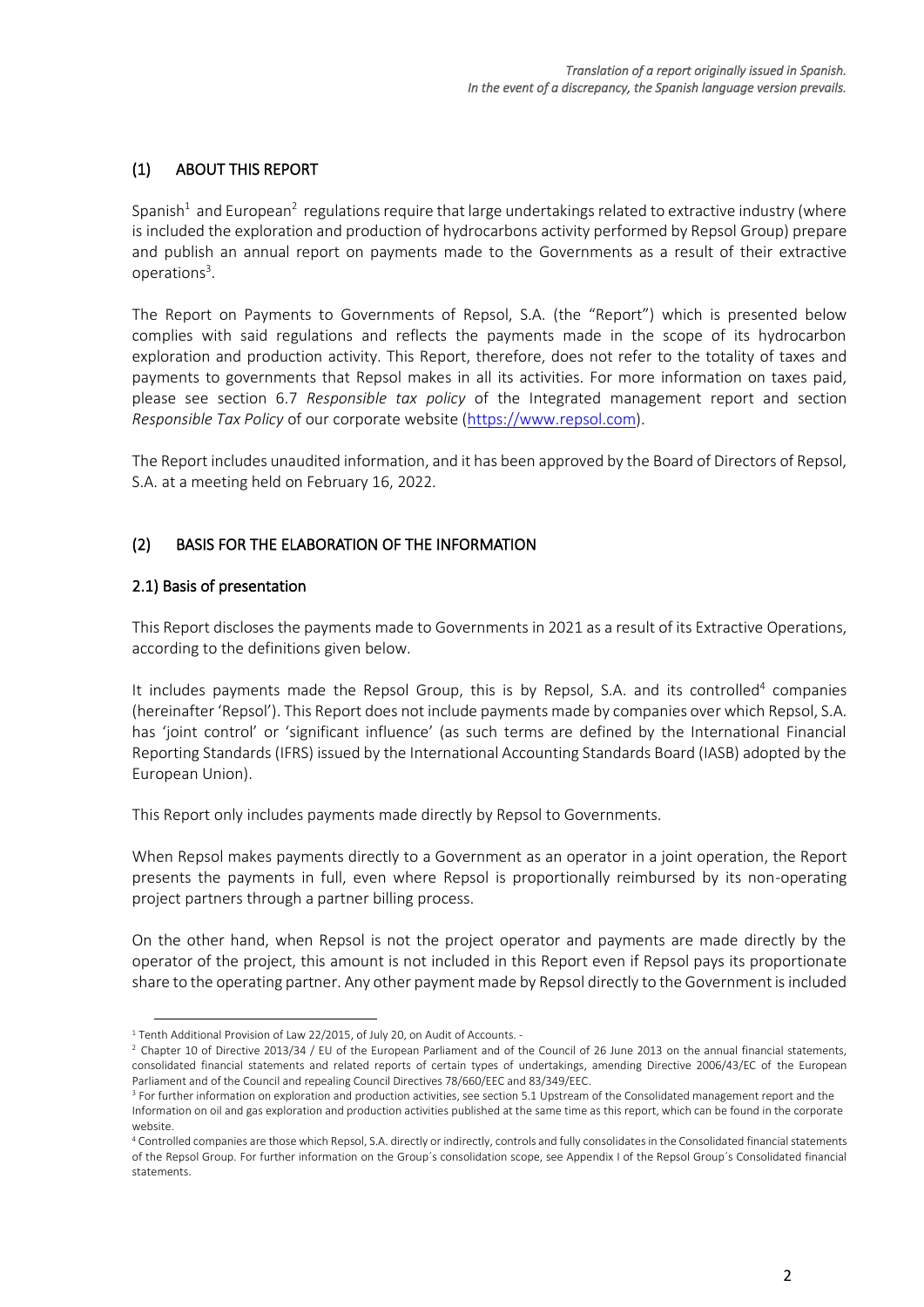in the Report, even when it is not the operator of the project.

Payments are presented by project when they have been attributed to a specific project. Payments in relation to obligations imposed at company level are presented as the entity that made such payment.

Payments are reported on a cash basis. In-kind payments are converted to an equivalent cash value based on the most appropriate and relevant valuation method for each payment, which can be at cost or market value, or such other value as stated in the contract. In-kind payments are reported in both volume and equivalent cash value.

The information is presented in millions of euros to one decimal place. Payments made in currencies other than the euro are converted for the purposes of this Report, using the cumulative average exchange rate for the period.

Below are presented the main exchange rates used in the preparation of this Report:

| Currency       | US Dollar | Canadian Dollar | Malaysian<br>Ringgit | Norwegian<br>Krone | Bolivian Peso | Peruvian Sol |
|----------------|-----------|-----------------|----------------------|--------------------|---------------|--------------|
|                | (USD)     | (CAD)           | (MYR)                | (NOK)              | (BOB)         | (PES)        |
| Exch. vs. euro | 1.19      | 1,50            | 4.93                 | 10.21              | 8.24          | 4.57         |

### 2.2) Definitions

### Extractive Operations

The Report includes payments to Governments made by Repsol, S.A. and its controlled companies whose activities consist, in whole or in part, of the exploration, prospection, discovery, development and extraction of minerals, oil, natural gas deposits or other materials (Extractive Operations).

#### Government

Any national, regional or local authority of a country, including a department, agency or undertaking controlled by that authority.

### Project

Operational activities that are governed by a single contract, license, lease, concession or similar legal agreements and form the basis for payment liabilities with a government. Nonetheless, if multiple such agreements are substantially interconnected, this shall be considered a project.

### Payments

The payments included in the report are classified as follows:

▪ *Taxes*

Includes taxes levied on the income, profits or taxes levied on production and royalties linked to production. Excludes taxes levied on consumption such as value added taxes, personal income taxes or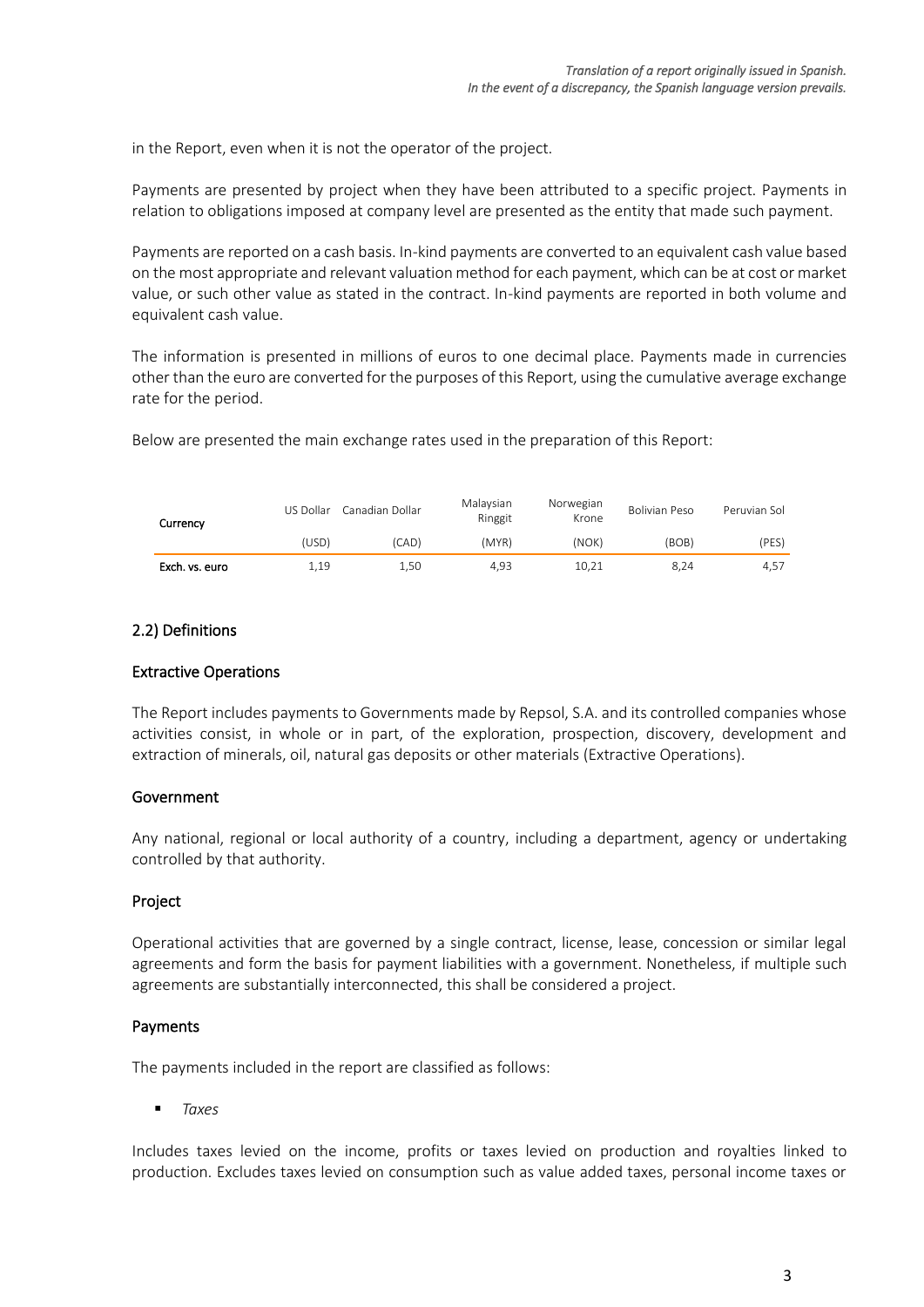sales taxes. Payments are reported net of refunds.

▪ *Production Entitlements*

Share of production allocated to the Government of the country where the Extractive Operations derived from projects operated by the Group are carried out. This includes the government's share as a sovereign entity or through its participation as an equity or interest holder in projects within its sovereign jurisdiction.

Production entitlements arising from activities carried out by state oil companies outside of their respective home countries are excluded.

▪ *Signature, discovery and production bonuses*

Payments related to signature, discovery and production bonuses. These are usually paid upon the signing of an agreement or contract, or when a commercial discovery is declared, or production has commenced or reached a milestone.

▪ *License fees, rental fees, entry fees and other considerations for licenses and/or concessions*

Payments related to license fees, rental fees, entry fees and other considerations for licenses or concessions. These are fees and other sums paid as consideration for acquiring a license in order to gain access to an area where extractive activities are being performed.

■ *Other* 

This heading includes dividends, royalties, payments for infrastructure improvements and payments made as collateral for compliance with the abandonment obligation, grouped together in the report for presentation purposes, without prejudice to their subsequent individual breakdown.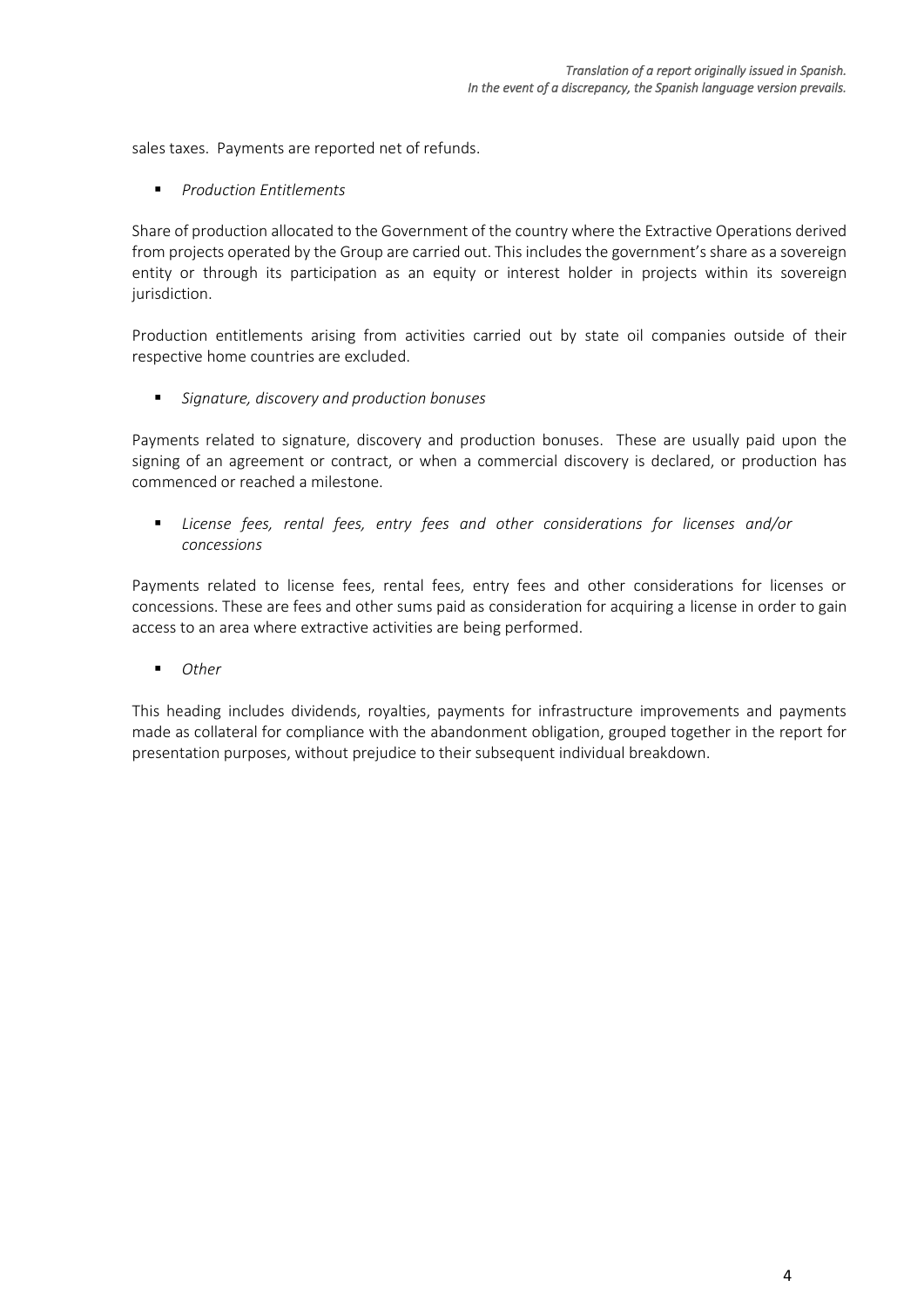# <span id="page-5-0"></span>(3) INFORMATION BY COUNTRY

|                      | Millions of euros    |                           |                                                      |                                                                                                |                              |              |  |  |
|----------------------|----------------------|---------------------------|------------------------------------------------------|------------------------------------------------------------------------------------------------|------------------------------|--------------|--|--|
|                      | Taxes <sup>(1)</sup> | Production<br>entitlement | Signature,<br>discovery and<br>production<br>bonuses | License fees, rental<br>fees and other<br>considerations for<br>licenses and/or<br>concessions | Other <sup>(2)</sup>         | <b>TOTAL</b> |  |  |
| Asia                 | 286.2                | 534.9                     |                                                      |                                                                                                | 25.2                         | 846.2        |  |  |
| Indonesia            | 160.7                |                           |                                                      |                                                                                                | $\overline{a}$               | 160.7        |  |  |
| Malaysia             | 84.8                 | 336.4                     |                                                      |                                                                                                | 12.5                         | 433.7        |  |  |
| Vietnam              | 40.7                 | 198.5                     |                                                      |                                                                                                | 12.7                         | 251.9        |  |  |
| Europe               | (190.6)              |                           |                                                      | 1.1                                                                                            | $\qquad \qquad \blacksquare$ | (189.6)      |  |  |
| Spain                | (0.2)                |                           |                                                      |                                                                                                |                              | (0.2)        |  |  |
| Norway               | (190.4)              |                           |                                                      | 1.1                                                                                            |                              | (189.3)      |  |  |
| Latin America        | 79.7                 | 477.5                     | $\overline{a}$                                       | 3.3                                                                                            | $\qquad \qquad \blacksquare$ | 560.5        |  |  |
| Bolivia              | 10.0                 | 418.5                     |                                                      | 1.7                                                                                            |                              | 430.2        |  |  |
| Brazil               |                      |                           |                                                      | 0.5                                                                                            |                              | 0.5          |  |  |
| Colombia             | 2.3                  |                           |                                                      |                                                                                                |                              | 2.3          |  |  |
| Ecuador              | 2.1                  | 59.0                      |                                                      | 1.0                                                                                            |                              | 62.1         |  |  |
| Guyana               |                      |                           |                                                      | 0.1                                                                                            |                              | 0.1          |  |  |
| Mexico               | 9.0                  |                           |                                                      |                                                                                                |                              | 9.0          |  |  |
| Peru                 | 56.4                 |                           |                                                      |                                                                                                |                              | 56.4         |  |  |
| <b>North America</b> | 79.2                 |                           | $\qquad \qquad \blacksquare$                         | 10.7                                                                                           | $\overline{\phantom{a}}$     | 89.8         |  |  |
| Canada               | 25.4                 |                           |                                                      | 3.7                                                                                            |                              | 29.1         |  |  |
| <b>USA</b>           | 53.7                 |                           |                                                      | 7.0                                                                                            |                              | 60.7         |  |  |
|                      | 254.4                | 1,012.4                   |                                                      | 15.1                                                                                           | 25.2                         | 1,307.1      |  |  |

 $^{(1)}$  The projects of Repsol in Africa are non-operated and therefore, Repsol does not make payments directly to the Governments.

(2) In Malaysia and Vietnam, this column includes the amounts paid to the respective governments as collateral for compliance with the abandonment obligation of the projects in which Repsol participates.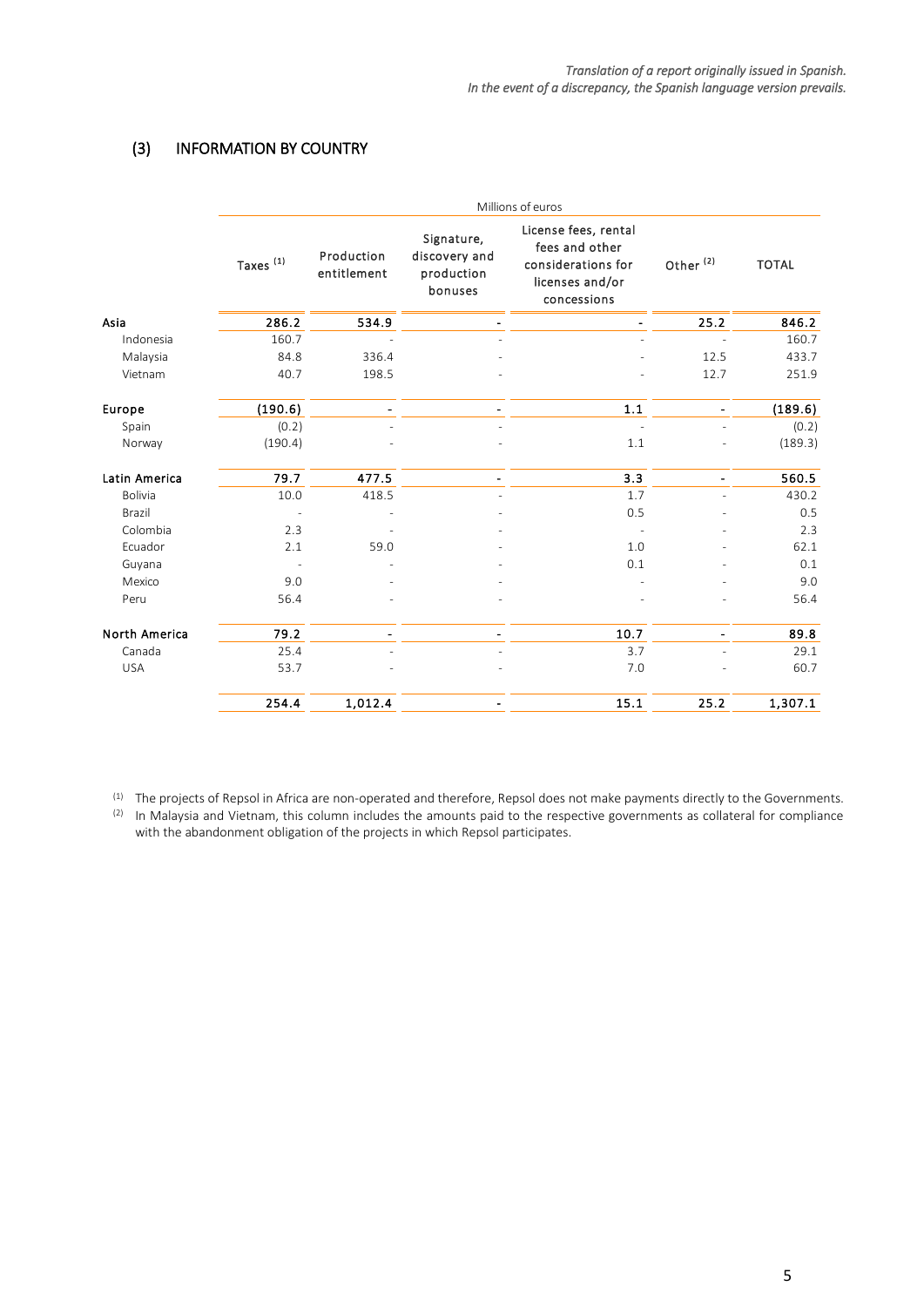#### *Translation of a report originally issued in Spanish. In the event of a discrepancy, the Spanish language version prevails.*

## <span id="page-6-0"></span>(4) INFORMATION PER PROJECT

|                                           | Millions of euros        |                           |                                                      |                                                                                                   |                          |                |
|-------------------------------------------|--------------------------|---------------------------|------------------------------------------------------|---------------------------------------------------------------------------------------------------|--------------------------|----------------|
|                                           | Taxes                    | Production<br>entitlement | Signature,<br>discovery and<br>production<br>bonuses | License fees,<br>rental fees and<br>other<br>considerations for<br>licenses and/or<br>concessions | Other                    | <b>TOTAL</b>   |
| Asia<br>Indonesia                         |                          |                           |                                                      |                                                                                                   |                          |                |
| Corridor                                  | 161.8                    |                           |                                                      |                                                                                                   |                          | 161.8          |
| South East Sumatra                        |                          |                           |                                                      |                                                                                                   |                          |                |
| Total                                     | $(1.1)^{(1)}$<br>160.7   |                           |                                                      |                                                                                                   |                          | (1.1)<br>160.7 |
|                                           |                          |                           |                                                      |                                                                                                   |                          |                |
| Malaysia                                  |                          |                           |                                                      |                                                                                                   |                          |                |
| PM3-CAA                                   | $29.6$ <sup>(1)</sup>    | 207.9 (4)                 |                                                      |                                                                                                   | 12.5                     | 250.0          |
| PM305                                     | $1.1$ <sup>(2)</sup>     | $3.3^{(5)}$               |                                                      |                                                                                                   |                          | 4.4            |
| 2012 Kinabalu Oil                         | 53.6 (3)                 | $125.1^{(6)}$             |                                                      |                                                                                                   |                          | 178.7          |
| Repsol Oil & Gas Malaysia, Ltd.           | 0.6                      | $\overline{\phantom{a}}$  |                                                      |                                                                                                   |                          | 0.6            |
| Total                                     | 84.8                     | 336.4                     |                                                      |                                                                                                   | 12.5                     | 433.7          |
| Vietnam                                   |                          |                           |                                                      |                                                                                                   |                          |                |
| Block 15-2/01 PC                          | 12.2                     | $\overline{a}$            |                                                      |                                                                                                   |                          | 12.2           |
| Block 46 Cai Nuoc                         | ÷,                       | $6.8^{(2)}$               |                                                      |                                                                                                   | ÷                        | 6.8            |
| PM3-CAA                                   | $28.5$ <sup>(1)</sup>    | 191.7 (3)                 |                                                      |                                                                                                   | 12.7                     | 232.9          |
| Total                                     | 40.7                     | 198.5                     |                                                      |                                                                                                   | 12.7                     | 251.9          |
|                                           |                          |                           |                                                      |                                                                                                   |                          |                |
| Europe                                    |                          |                           |                                                      |                                                                                                   |                          |                |
| Spain                                     |                          |                           |                                                      |                                                                                                   |                          |                |
| Repsol Investigaciones Petrolíferas, S.A. | (0.2)                    |                           |                                                      |                                                                                                   |                          | (0.2)          |
| Total                                     | (0.2)                    |                           |                                                      |                                                                                                   |                          | (0.2)          |
| Norway                                    |                          |                           |                                                      |                                                                                                   |                          |                |
| Yme                                       | (0.1)                    | ÷                         |                                                      | 1.1                                                                                               |                          | 1.0            |
| Repsol Norge, AS                          | (190.3)                  | $\overline{\phantom{a}}$  |                                                      | $\overline{\phantom{a}}$                                                                          |                          | (190.3)        |
| Total                                     | (190.4)                  | $\overline{\phantom{a}}$  | $\overline{\phantom{a}}$                             | 1.1                                                                                               | $\overline{\phantom{a}}$ | (189.3)        |
| Latin America                             |                          |                           |                                                      |                                                                                                   |                          |                |
| Bolivia                                   |                          |                           |                                                      |                                                                                                   |                          |                |
| Margarita (Caipipendi)/Huacaya            |                          | 411.6                     |                                                      | 1.3                                                                                               |                          | 412.8          |
| Surubi Noroeste (Mamore)                  |                          | 3.1                       |                                                      | 0.2                                                                                               |                          | 3.3            |
| Monteagudo                                |                          | 0.5                       |                                                      | $\overline{\phantom{a}}$                                                                          |                          | 0.5            |
| Paloma, Surubi y Surubi (Bloque Bajo)     |                          | 2.8                       |                                                      | 0.3                                                                                               |                          | 3.1            |
| Cambeiti                                  |                          | 0.5                       |                                                      | ä,                                                                                                |                          | 0.5            |
| Repsol E&P Bolivia, S.A.                  | 10.0                     | L,                        |                                                      |                                                                                                   |                          | 10.0           |
| Total                                     | 10.0                     | 418.5                     |                                                      | 1.7                                                                                               |                          | 430.2          |
| Brazil                                    |                          |                           |                                                      |                                                                                                   |                          |                |
| C-M-821                                   |                          |                           |                                                      | 0.2                                                                                               |                          | 0.2            |
| C-M-823                                   |                          |                           |                                                      | 0.2                                                                                               | $\overline{\phantom{a}}$ | 0.2            |
| ES-M-667                                  |                          |                           |                                                      | $0.1$                                                                                             |                          | $0.1$          |
| Total                                     | $\overline{\phantom{m}}$ | $\overline{\phantom{0}}$  |                                                      | 0.5                                                                                               |                          | 0.5            |
|                                           |                          |                           |                                                      |                                                                                                   |                          |                |
| Colombia                                  |                          |                           |                                                      |                                                                                                   |                          |                |
| Repsol Colombia Oil & Gas Limited Branch  | 2.3                      |                           |                                                      |                                                                                                   |                          | 2.3            |
| Total                                     | 2.3                      |                           | $\overline{a}$                                       |                                                                                                   |                          | 2.3            |
| Ecuador                                   |                          |                           |                                                      |                                                                                                   |                          |                |
| Bloque 16                                 | 1.3                      | 51.6                      |                                                      | 0.7                                                                                               |                          | 53.7           |
| Repsol Ecuador, S.A.                      | 0.7                      | 7.4                       |                                                      | 0.3                                                                                               |                          | 8.4            |
| Total                                     | 2.1                      | 59.0                      |                                                      | 1.0                                                                                               | $\overline{\phantom{a}}$ | 62.1           |

#### Indonesia:

 $(1)$  Includes tax refunds from prior years related to projects where Repsol hold a working interest.

#### Malaysia:

(1) Includes payments in kind amounting to 0.8 million barrels of oil equivalent (29.6 million of euros).<br>(2) Includes payments in kind amounting to 0.01 million barrels of oil equivalent (1.1 million of euros)

(2) Includes payments in kind amounting to 0.01 million barrels of oil equivalent (1.1 million of euros).<br>(3) Includes payments in kind amounting to 0.4 million barrels of oil equivalent (53.6 million of euros).

(3) Includes payments in kind amounting to 0.4 million barrels of oil equivalent (53.6 million of euros).<br>(4) Includes payments in kind amounting to 5.5 million barrels of oil equivalent (207.9 million of euros)

(4) Includes payments in kind amounting to 5.5 million barrels of oil equivalent (207.9 million of euros).<br>(5) Includes payments in kind amounting to 0.06 million barrels of oil equivalent (3.3 million of euros).

Includes payments in kind amounting to 0.06 million barrels of oil equivalent (3.3 million of euros).

 $(6)$  Includes payments in kind amounting to 2.1 million barrels of oil equivalent (125.1 million of euros).

#### Vietnam:

(1) Includes payments in kind amounting to 0.8 million barrels of oil equivalent (28.5 million of euros).

(2) Includes payments in kind amounting to 0.1 million barrels of oil equivalent (6.8 million of euros).<br>(3) Includes payments in kind amounting to 5.0 million barrels of oil equivalent (191.7 million of euro

Includes payments in kind amounting to 5.0 million barrels of oil equivalent (191.7 million of euros).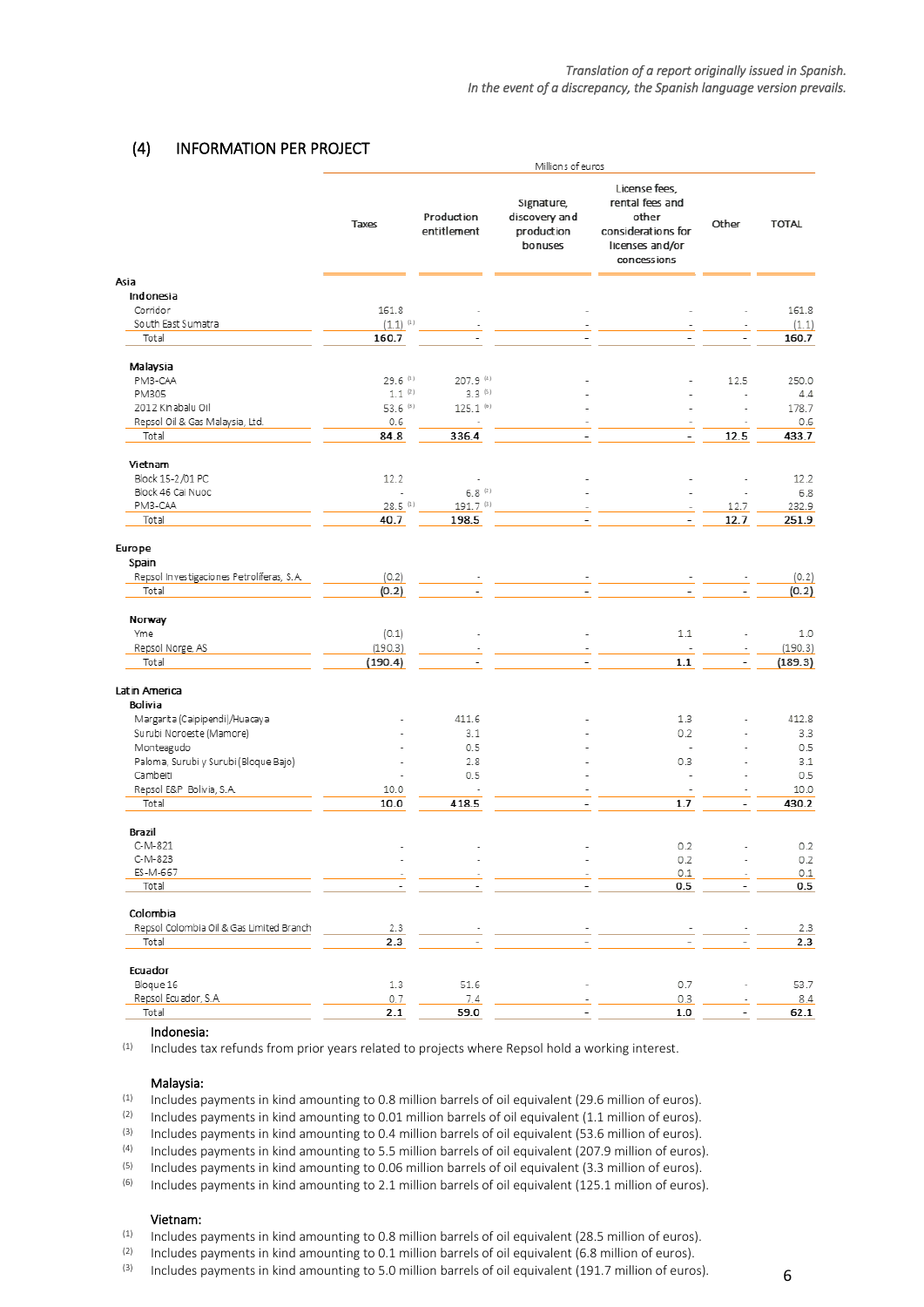|                                      |                |                           | Millions of euros                                    |                                                                                                   |                      |              |
|--------------------------------------|----------------|---------------------------|------------------------------------------------------|---------------------------------------------------------------------------------------------------|----------------------|--------------|
|                                      | Taxes          | Production<br>entitlement | Signature,<br>discovery and<br>production<br>bonuses | License fees,<br>rental fees and<br>other<br>considerations for<br>licenses and/or<br>concessions | Other                | <b>TOTAL</b> |
| Latin America (cont.)                |                |                           |                                                      |                                                                                                   |                      |              |
| Guyana                               |                |                           |                                                      |                                                                                                   |                      |              |
| Kanuku                               |                |                           |                                                      | 0.1                                                                                               |                      | 0.1          |
| Total                                | $\blacksquare$ | $\overline{a}$            | $\blacksquare$                                       | 0.1                                                                                               |                      | 0.1          |
| Mexico                               |                |                           |                                                      |                                                                                                   |                      |              |
| Bloque 05                            | 0.8            |                           |                                                      |                                                                                                   |                      | 0.8          |
| Bloque 10                            | 1.9            |                           |                                                      |                                                                                                   |                      | 1.9          |
| Bloque 11                            | 0.5            |                           |                                                      |                                                                                                   |                      | 0.5          |
| Bloque 12                            | 0.8            |                           |                                                      |                                                                                                   |                      | 0.8          |
| Bloque 14                            | 2.1            |                           |                                                      |                                                                                                   |                      | 2.1          |
| Bloque 29                            | 3.0            |                           |                                                      |                                                                                                   |                      | 3.0          |
| Total                                | 9.0            | $\overline{\phantom{a}}$  | $\ddot{\phantom{a}}$                                 |                                                                                                   |                      | 9.0          |
| Peru                                 |                |                           |                                                      |                                                                                                   |                      |              |
| Lote 56                              | 3.3            |                           |                                                      |                                                                                                   |                      | 3.3          |
| Lote 57                              | 39.3           |                           |                                                      |                                                                                                   |                      | 39.3         |
| Lote 88                              | 13.2           |                           |                                                      |                                                                                                   |                      | 13.2         |
| Repsol Exploración Perú, S.A.        | 0.6            |                           |                                                      |                                                                                                   |                      | 0.6          |
| Total                                | 56.4           | $\blacksquare$            | $\blacksquare$                                       |                                                                                                   | $\overline{a}$       | 56.4         |
| <b>North America</b><br>Canada       |                |                           |                                                      |                                                                                                   |                      |              |
| Chauvin Alberta/Chauvin Saskatchewan | 6.9            |                           |                                                      |                                                                                                   |                      | 6.9          |
| Duvernay                             | 1.5            |                           |                                                      |                                                                                                   |                      | 1.5          |
| Greater Edson                        | 12.8           |                           |                                                      | 3.7                                                                                               |                      | 16.5         |
| Repsol Oil & Gas Canada, Inc.        | (6.9)          |                           |                                                      |                                                                                                   |                      | (6.9)        |
| Repsol Canada Energy Partnership     | 11.2           |                           |                                                      |                                                                                                   |                      | 11.2         |
| Total                                | 25.4           | $\overline{a}$            | $\overline{a}$                                       | 3.7                                                                                               |                      | 29.1         |
| <b>United States of America</b>      |                |                           |                                                      |                                                                                                   |                      |              |
| <b>Buckskin</b>                      | 14.6           |                           |                                                      |                                                                                                   |                      | 14.6         |
| Eagle Ford                           | 8.7            |                           |                                                      |                                                                                                   |                      | 8.7          |
| Marcellus                            | 9.9            |                           |                                                      | 7.0                                                                                               |                      | 16.9         |
| Shenzi                               | 20.5           |                           |                                                      |                                                                                                   |                      | 20.5         |
| Total                                | 53.7           | $\overline{a}$            | $\blacksquare$                                       | 7.0                                                                                               | $\ddot{\phantom{1}}$ | 60.7         |
|                                      | 254.4          | 1,012.4                   | $\overline{\phantom{a}}$                             | 15.1                                                                                              | 25.2                 | 1,307.1      |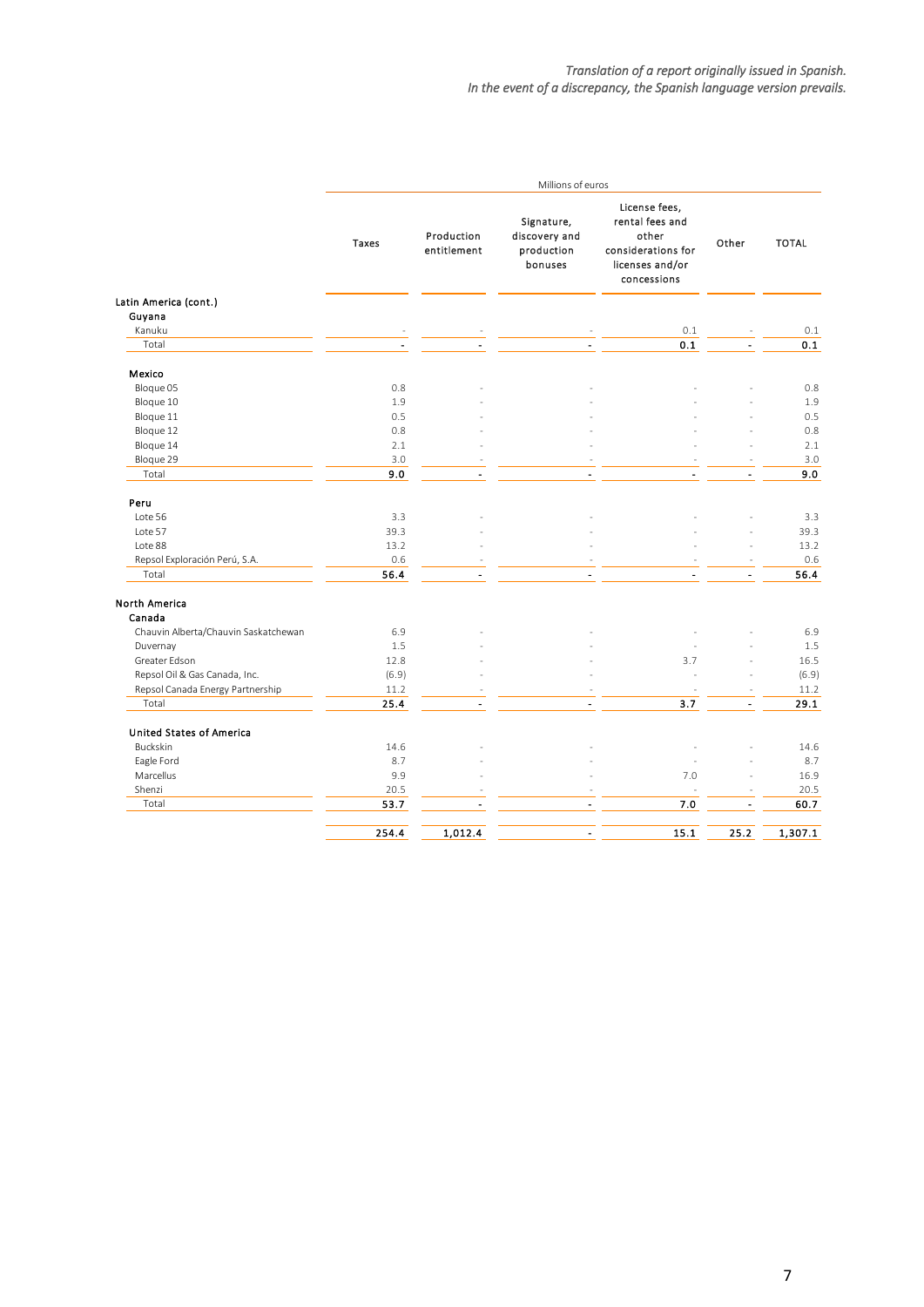# <span id="page-8-0"></span>(5) INFORMATION PER GOVERNMENT

|                                                                  | Millions of euros |                           |                                                      |                                                                                                      |       |              |  |
|------------------------------------------------------------------|-------------------|---------------------------|------------------------------------------------------|------------------------------------------------------------------------------------------------------|-------|--------------|--|
| Asia                                                             | Taxes             | Production<br>entitlement | Signature,<br>discovery and<br>production<br>bonuses | License fees,<br>rental fees and<br>other<br>considerations<br>for licenses<br>and/or<br>concessions | Other | <b>TOTAL</b> |  |
| Indonesia                                                        |                   |                           |                                                      |                                                                                                      |       |              |  |
| Directorate General Tax                                          | 160.7             |                           |                                                      |                                                                                                      |       | 160.7        |  |
| Total                                                            | 160.7             |                           |                                                      |                                                                                                      |       | 160.7        |  |
|                                                                  |                   |                           |                                                      |                                                                                                      |       |              |  |
| Malaysia                                                         |                   |                           |                                                      |                                                                                                      |       |              |  |
| Inland Revenue Board                                             | 0.6               |                           |                                                      |                                                                                                      |       | 0.6          |  |
| PETRONAS                                                         | 80.5              | 336.4                     |                                                      |                                                                                                      | 12.5  | 429.3        |  |
| Royal Malaysian Customs                                          | 3.7               |                           |                                                      |                                                                                                      |       | 3.7          |  |
| Total                                                            | 84.8              | 336.4                     |                                                      | ä,                                                                                                   | 12.5  | 433.7        |  |
|                                                                  |                   |                           |                                                      |                                                                                                      |       |              |  |
| Vietnam                                                          |                   |                           |                                                      |                                                                                                      |       |              |  |
| Vietnam Oil and Gas Group                                        | 28.5              | 198.5                     |                                                      |                                                                                                      | 12.7  | 239.6        |  |
| Vietnam Tax Authority                                            | 12.2              |                           |                                                      |                                                                                                      |       | 12.2         |  |
| Total                                                            | 40.7              | 198.5                     |                                                      | $\overline{a}$                                                                                       | 12.7  | 251.9        |  |
| Europe                                                           |                   |                           |                                                      |                                                                                                      |       |              |  |
| Spain                                                            |                   |                           |                                                      |                                                                                                      |       |              |  |
| Tesoro Público                                                   | (0.2)             |                           |                                                      |                                                                                                      |       | (0.2)        |  |
| Total                                                            | (0.2)             |                           |                                                      |                                                                                                      |       | (0.2)        |  |
|                                                                  |                   |                           |                                                      |                                                                                                      |       |              |  |
| Norway<br>Oljedirektoratet                                       |                   |                           |                                                      | $1.1\,$                                                                                              |       | 1.1          |  |
| Skatteetaten                                                     | (190.4)           |                           |                                                      |                                                                                                      |       | (190.4)      |  |
| Total                                                            | (190.4)           |                           |                                                      | 1.1                                                                                                  |       | (189.3)      |  |
|                                                                  |                   |                           |                                                      |                                                                                                      |       |              |  |
| Latin America                                                    |                   |                           |                                                      |                                                                                                      |       |              |  |
| <b>Bolivia</b>                                                   |                   |                           |                                                      |                                                                                                      |       |              |  |
| <b>Tributos Fiscales</b>                                         | 10.0              |                           |                                                      |                                                                                                      |       | 10.0         |  |
| Yacimientos Petrolíferos Fiscales Bolivianos (YPFB)              |                   | 418.5                     |                                                      | 1.7                                                                                                  |       | 420.2        |  |
| Total                                                            | 10.0              | 418.5                     |                                                      | 1.7                                                                                                  |       | 430.2        |  |
|                                                                  |                   |                           |                                                      |                                                                                                      |       |              |  |
| <b>Brazil</b>                                                    |                   |                           |                                                      |                                                                                                      |       |              |  |
| Agencia Nacional de Petróleo                                     |                   |                           |                                                      | 0.5                                                                                                  |       | 0.5          |  |
| Total                                                            |                   |                           |                                                      | 0.5                                                                                                  |       | 0.5          |  |
|                                                                  |                   |                           |                                                      |                                                                                                      |       |              |  |
| Colombia                                                         |                   |                           |                                                      |                                                                                                      |       |              |  |
| Administración de Impuestos y Aduanas Nacionales (DIAN)<br>Total | 2.3<br>2.3        |                           |                                                      |                                                                                                      |       | 2.3<br>2.3   |  |
|                                                                  |                   |                           |                                                      |                                                                                                      |       |              |  |
| Ecuador                                                          |                   |                           |                                                      |                                                                                                      |       |              |  |
| Agencia de Regularización y Control                              |                   |                           |                                                      | 0.3                                                                                                  |       | 0.3          |  |
| Ministerio de Energía y Recursos Naturales No Renovables         |                   | 59.0                      |                                                      | 0.3                                                                                                  |       | 59.3         |  |
| Ministerio del Ambiente, Agua y Transición Ecológica             |                   |                           |                                                      | 0.4                                                                                                  |       | 0.4          |  |
| Servicio de Rentas Internas                                      | 2.1               |                           |                                                      |                                                                                                      |       | 2.1          |  |
| Total                                                            | 2.1               | 59.0                      | ÷.                                                   | 1.0                                                                                                  | ä,    | 62.1         |  |
|                                                                  |                   |                           |                                                      |                                                                                                      |       |              |  |